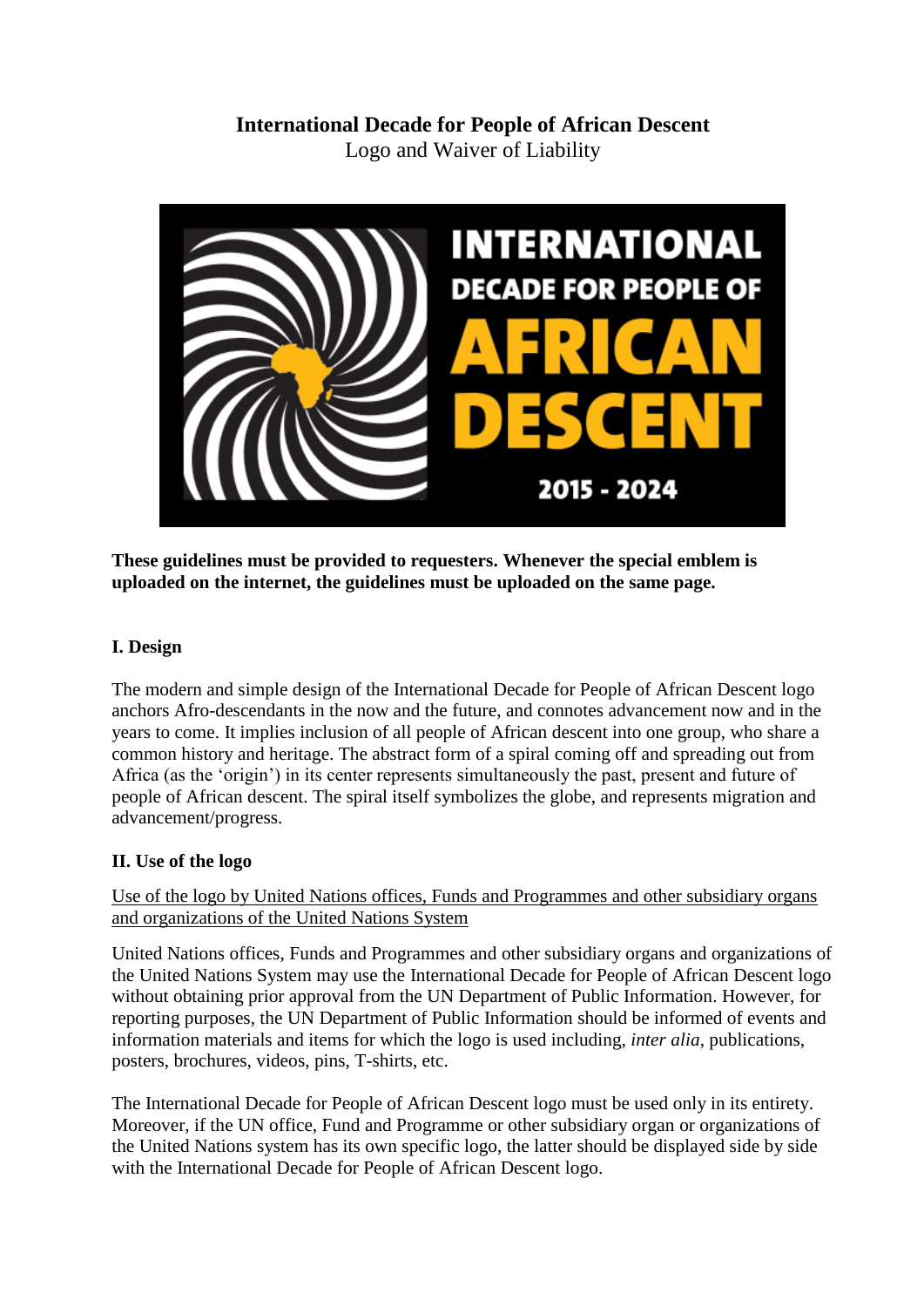#### Use of the logo by non-UN entities

Entities outside the UN system, including Governments, intergovernmental organizations, notfor-profit organizations, and private sector entities, may use the logo after obtaining approval from the UN Department of Public Information in accordance with the requirements outlined below.

The logo of the International Decade for People of African Descent is primarily intended for two kinds of promotional use: a) information, and b) fundraising.

a) Information uses of the logo Information uses of the logo are those which are: • Primarily illustrative; and

• Not intended to raise funds.

The International Decade for People of African Descent logo must be used only in its entirety. Moreover, it cannot be used alone but must be displayed side by side with the logo of the entity.

The logo of the entity must be given pre-eminence via-à-vis the International Decade for People of African Descent logo and the following sentence must be included below or in the proximity of the entity's logo:"[*the name of the entity*] supports the International Decade for People of African Descent." The authorization is limited to the use of the International Decade for People of African Descent logo, and the United Nations emblem cannot be used by the entity.

The authorization to use the International Decade for People of African Descent logo does not permit the user of the logo to sub-license or to further authorize the use of the logo to any other entities.

Therefore, any non-UN entity interested in using the International Decade for People of African Descent logo must apply for approval directly from the UN Department of Public Information.

When requesting approval, the entities must provide:

• A short statement of identity (nature of the entity and its objectives).

• An explanation of how and where the logo will be used, including the names of countries/territories where the logo will be used.

• A waiver of liability (please see the text below) signed by the entity requesting to use the logo.

b) Fundraising uses of the logo

Fundraising uses of the logo are those intended to raise resources to cover costs of activities in support of the International Decade for People of African Descent.

The International Decade for People of African Descent logo must be used only in its entirety. Moreover, it cannot be used alone but must be displayed side by side with the logo of the entity. The logo of the entity must be given preeminence via-à-vis the International Decade for People of African Descent logo and the following sentence must be included below or in the proximity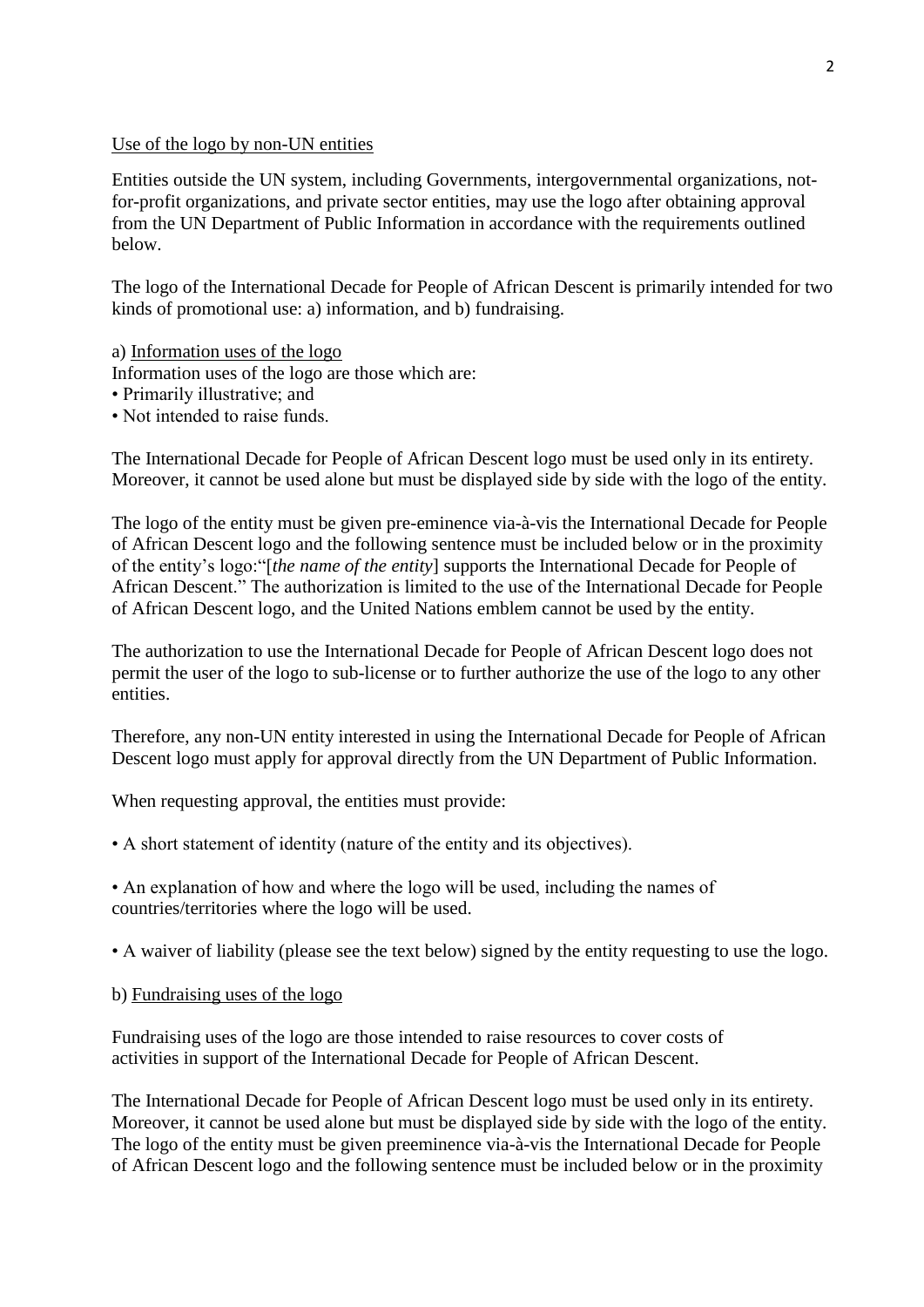of the entity's logo:"[*the name of the entity*] supports the International Decade for People of African Descent." The authorization is limited to the use of the International Decade for People of African Descent logo, and the United Nations emblem cannot be used by the entity.

The authorization to use the International Decade for People of African Descent does not permit the user of the logo to sub-license or to further authorize the use of the logo to any other entities.

Therefore, any non-UN entity interested in using the International Decade for People of African Descent logo must apply for approval directly from the UN Department of Public Information.

When requesting permission to use the International Decade for People of African Descent logo for fundraising purposes, the entities must provide:

- A short statement of identity (nature of the entity and its objectives).
- An explanation of how and where the logo will be used.
- An explanation of how, when and where the fundraising will take place.
- A summary budget.

• An explanation of how the proceeds would be allocated to cover costs of activities in support of the International Decade for People of African Descent, including any proposed contributions that the entity would make to the United Nations and/or to local, national or international organizations in support of the International Decade for People of African Descent.

• A waiver of liability (please see the text below) signed by the entity requesting to use the logo.

### **III. Length of use of logo**

The International Decade for People of African Descent logo may be used from July 2014 to March 2024. The logo may be used beyond March 2024 for reporting and in reference to publications about the International Decade for People of African Descent.

### **IV. Liability**

All entities whose request to use the logo has been approved for the purposes specified herein must agree to the following provisions on waiver of liability.

• The entity is responsible for ensuring that the activities are carried out in accordance with the applicable law and for ensuring that the appropriate insurance is maintained to cover the risks arising out of such activities.

• The United Nations does not assume any responsibility for the activities of the entity.

• The entity shall hold harmless and defend the United Nations and its officials against any action that may be brought against the United Nations or its officials as a result of the use of the logo by the entity.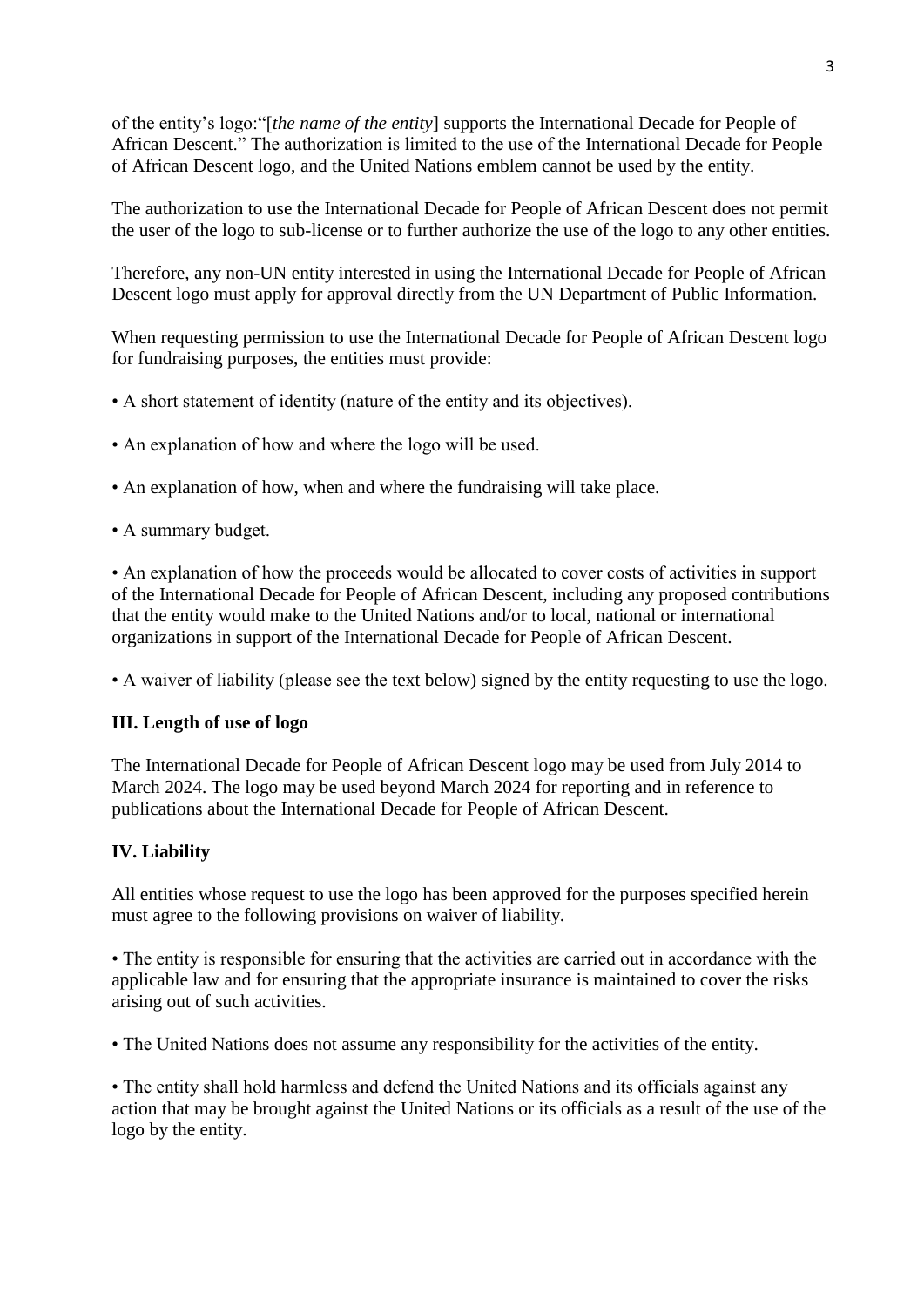The waiver of liability form, signed by the entity, must be submitted with the request to use the logo. The entity will not carry out the proposed activities until the request is approved and the duly signed waiver of liability is received by the UN Department of Public Information.

### **V. Disclaimer**

• The International Decade for People of African Descent logo is property of the United Nations and the United Nations owns all rights thereto, including its use.

• The International Decade for People of African Descent logo can only be used to identify events and activities related to the International Decade for People of African Descent.

• The International Decade for People of African Descent Countries logo may only be used after a Waiver of Liability for the use of the logo of the International Decade for People of African Descent has been received by the UN Department of Public Information and the request to use the logo has been approved.

• By using the International Decade for People of African Descent logo the entity agrees to provide information to the UN Department of Public Information on the events or activities for which it is used. This information will be used for reporting purposes on the International Decade for People of African Descent.

• The authorization to use the International Decade for People of African Descent logo or the publication of an event organized by an outside entity does not imply United Nations' endorsement of the planned activities or the outside entity.

• The International Decade for People of African Descent logo may not be reproduced for the purpose of self-promotion, or obtaining any commercial or personal financial gain, nor may it be used in any manner that implies United Nations endorsement of the products or activities of a commercial enterprise.

• The United Nations will not assume any responsibility or liability arising from the translation of the text of the logo into non-UN official languages*.*

• Please give credit to the United Nations when using the International Decade for People of African Descent logo.

### **VI. Inquiries**

Please send inquiries to: UN Department of Public Information, United Nations Secretariat, Room S-1042, New York, NY 10017, USA. email: [yinuo.chen@un.org](mailto:yinuo.chen@un.org)

(The Waiver of Liability is on page 6).